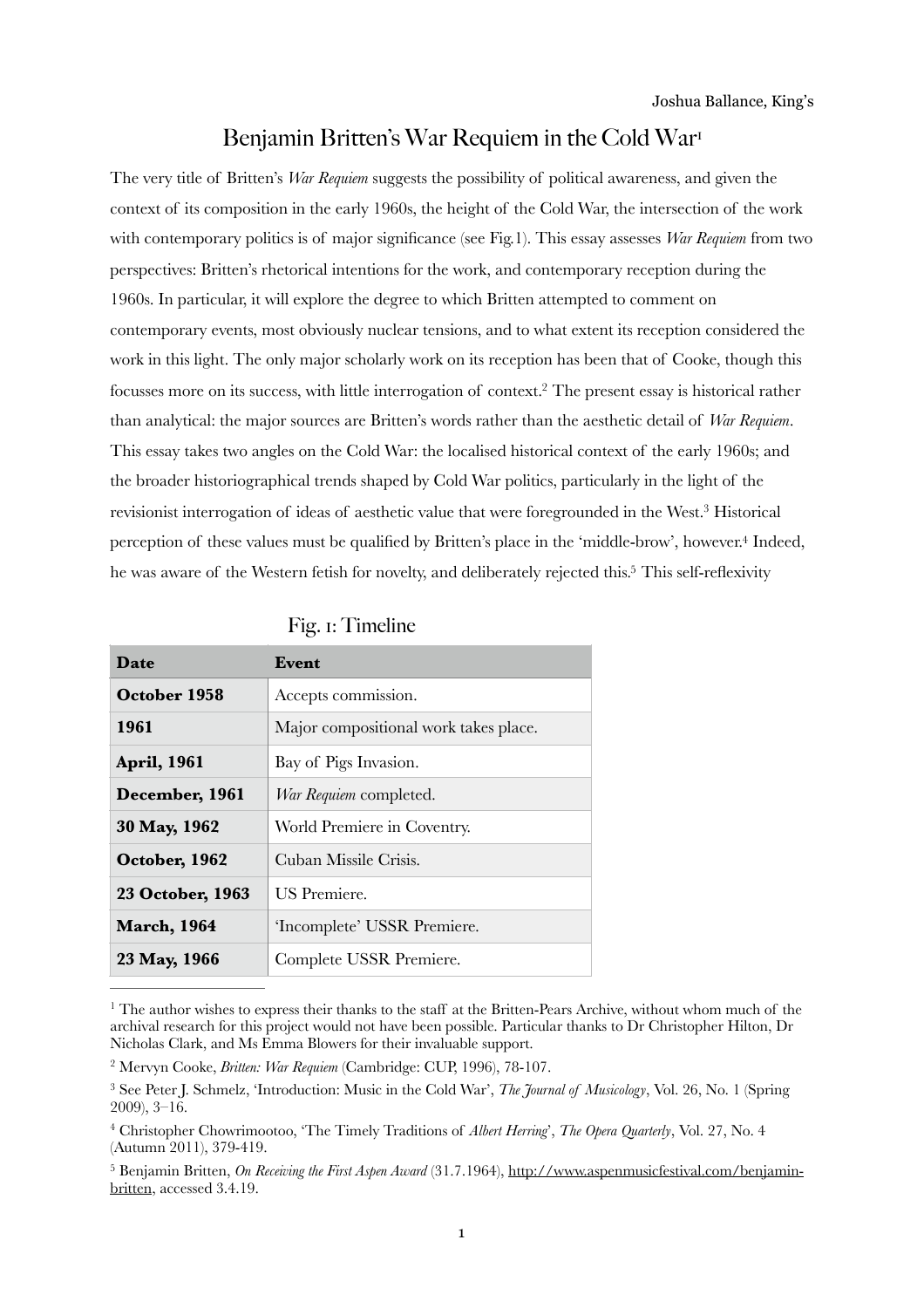#### <span id="page-1-11"></span><span id="page-1-9"></span>Joshua Ballance, King's

positions him in a subtly different position to the conventional West-East dichotomy that has been typical even of much revisionist analysis.<sup>[6](#page-1-0)</sup> Though he fitted into broad Western cultural ideas about the rejection of specific, perceptible social ideology in a work, he abhorred the demand for "the latest avant-gardetricks."<sup>7</sup> These values shaped both his intentions for, and the early reception of *War Requiem*, and so historiographical awareness is a crucial part of this essay.

## <span id="page-1-10"></span>Making people think?

It has been widely recognised that Britten sought to make a statement with *War Requiem.* Indeed, in his Aspen Award Speech, awarded largely as a response to the work, he argued that "it is the composer's duty [...] to speak to or for his fellow human beings".<sup>[8](#page-1-2)</sup> Nonetheless, precisely what Britten sought to say in *War Requiem* is rather less clear.

<span id="page-1-13"></span><span id="page-1-12"></span>The nature of the commission, in the artistic festival surrounding the rebuilding of Coventry Cathedral, explicitly linked the work to World War II. Britten emphasised this with the dedication of the work, which was originally "In commemoration of all the fellow sufferers of the Second World War"[,](#page-1-3)<sup>[9](#page-1-3)</sup> and named several friends who had died in or due to the Second World War. Although he later removed the initial dedication[,](#page-1-4) describing it as "a bit too particular"<sup>[10](#page-1-4)</sup>, the names remain. The libretto opened up the field of reference to include World War I, however. The choice was entirely Britten's: the commission suggested that "its libretto could be sacred or secular".<sup>[11](#page-1-5)</sup> Going even further, Britten's revised dedication included an Owen quotation: "My subject is War, and the pity of War. The Poetry is in the pity… All a poet can do today is warn.["12](#page-1-6)

<span id="page-1-17"></span><span id="page-1-16"></span><span id="page-1-15"></span><span id="page-1-14"></span>Evidently Britten was referring specifically to both World Wars, and yet this prefacing quotation appears to move the work beyond the commemorative, and a more rhetorical plane. In a letter to Sir Peter Maxwell Davies[,](#page-1-7) he posited that *War Requiem* "may make people think a bit",<sup>[13](#page-1-7)</sup> and to Princess Margaret of Hesse and the Rhine, that ["](#page-1-8)one had hoped to do a little."<sup>[14](#page-1-8)</sup> Whilst these are hardly bold statements, Britten's correspondence is typically reticent. Nonetheless, there is no mention in his letters of either the Bay of Pigs debacle or the Cuban Missile Crisis. Tony Judt has suggested that Cold War

<span id="page-1-0"></span>E.g. Richard Taruskin, 'Afterword: Nicht blutbefleckt?', *The Journal of Musicology*, Vol. 26, No. 2 (Spring 2009), [6](#page-1-9) particularly 280.

<span id="page-1-1"></span>Britten, *On Receiving the First Aspen Award*. [7](#page-1-10)

<span id="page-1-2"></span><sup>&</sup>lt;sup>[8](#page-1-11)</sup> Ibid.

<span id="page-1-3"></span><sup>&</sup>lt;sup>[9](#page-1-12)</sup> Letters From a Life: The Selected Letters of Benjamin Britten 1913-1976, Vol. Five, ed. Philip Reed and Melvyn Cooke (Woodbridge: Boydell Press, 2012), 326.

<span id="page-1-4"></span><sup>&</sup>lt;sup>[10](#page-1-13)</sup> Benjamin Britten to Alec Robertson, 11 February, 1962, in *Letters From a Life*, ed. Reed & Cooke, 380.

<span id="page-1-5"></span><sup>&</sup>lt;sup>[11](#page-1-14)</sup> John Lowe to Benjamin Britten, 7 October, 1958, in *Letters From a Life*, ed. Reed & Cooke, 73.

<span id="page-1-6"></span><sup>&</sup>lt;sup>[12](#page-1-15)</sup> Benjamin Britten, *War Requiem* (London: Boosey & Hawkes, 1962), i.

<span id="page-1-7"></span><sup>&</sup>lt;sup>[13](#page-1-16)</sup> Benjamin Britten to Peter Maxwell Davies, 18 November, 1963, in *Letters From a Life*, ed. Reed & Cooke, 523.

<span id="page-1-8"></span><sup>&</sup>lt;sup>[14](#page-1-17)</sup> Benjamin Britten to Princess Margaret of Hesse and the Rhine, 20 April, 1962, in *Letters From a Life*, ed. Reed & Cooke, 393.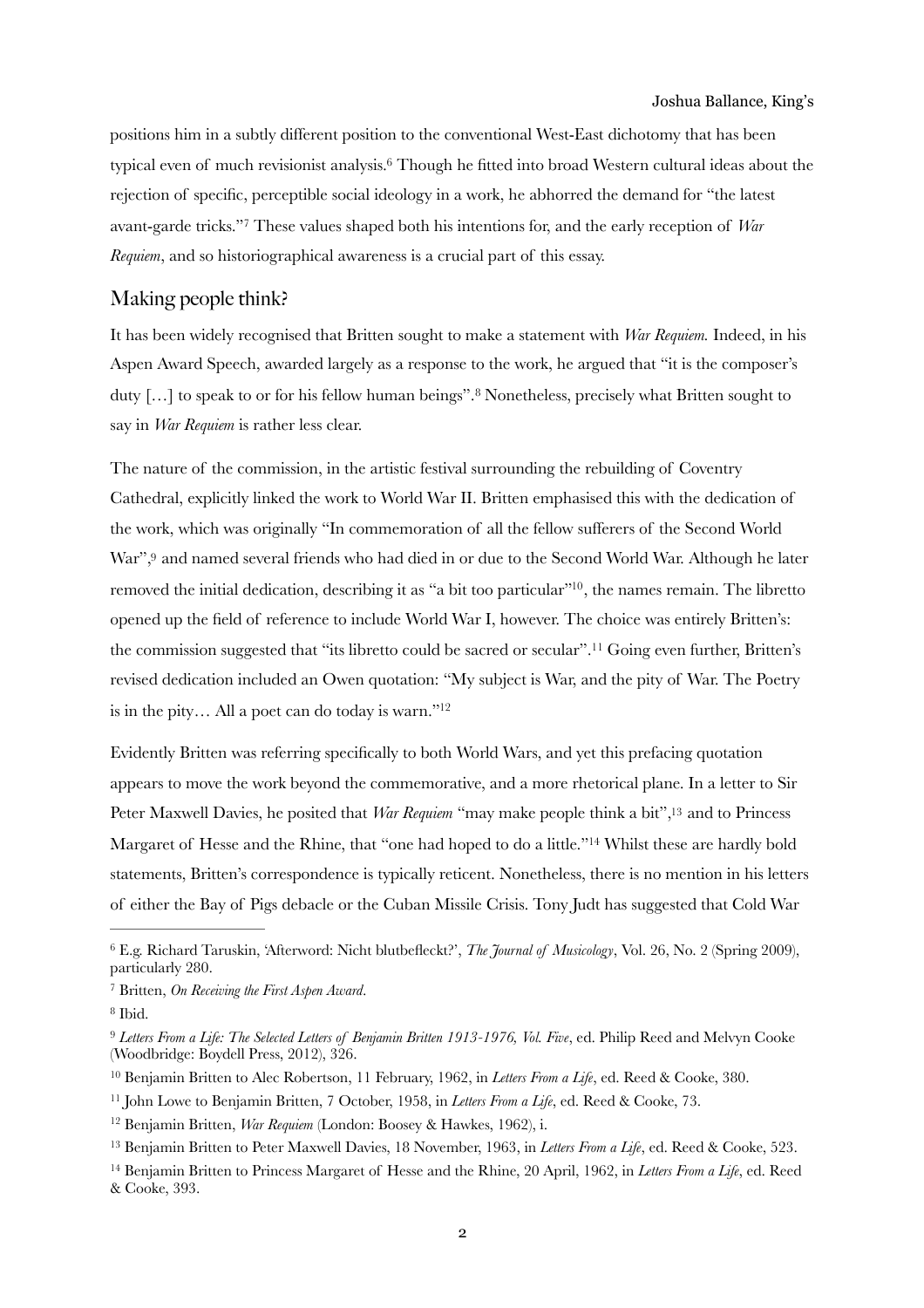<span id="page-2-10"></span><span id="page-2-9"></span>nuclear politics was simply less of an issue in Europe than American-dominated historiography implies, so this may provide an explanation[.](#page-2-0)<sup>[15](#page-2-0)</sup> Britten certainly harboured anti-nuclear sentiments, however. In 1959, Pears and he contributed to a concert marking the end of Nuclear Disarmament Week; a year later, though he rejected an invitation to join the committee for 'civil disobedience against nuclear warfare', he described himself as "sympathetic to efforts to stop the present madness".<sup>[16](#page-2-1)</sup> Given his famous identification as a pacifist, this is hardly surprising; indeed, Cooke views *War Requiem* as a "unique pacifist statement fully in keeping with the composer's lifelong hatred of the violence and destruction of warfare".<sup>[17](#page-2-2)</sup> Nonetheless, whether this refers to the geopolitics of the Cold War is unclear.

<span id="page-2-13"></span><span id="page-2-12"></span><span id="page-2-11"></span>Britten's intent can be further understood by considering his choice of solo performers for the premiere and first recording of the work. It is well known that alongside Peter Pears and Dietrich Fischer-Dieskau, who sang in both, he sought to have Galina Vishnevskaya, and the intricacies of the narrative surrounding this are revealing. His letters demonstrate from an early stage a desire to have Fischer-Dieskau alongside Pears, and a clear awareness of the symbolic value of this.<sup>[18](#page-2-3)</sup> He made no reference to Vishnevskaya this early, however. In fact, it was not until July 1961 that he finally heard her sing, after which he engaged her to perform in the work[.](#page-2-4)<sup>[19](#page-2-4)</sup> As such, whilst the Anglo-German plane of the performance had been crucial from the start, Soviet inclusion was a later addition. The precise chronology of these decisions has been somewhat distorted, in part due to Britten himself. In his ill-fated attempts to secure Vishnevskaya for the premiere, he hyperbolically (if understandably) posited that "the dominating soprano part has been planned from the start for Madame Vishnevskaya.["](#page-2-5)<sup>[20](#page-2-5)</sup> This is a view that Vishnevskaya herself repeated, despite the chronological inaccuracy[.](#page-2-6)<sup>[21](#page-2-6)</sup> Nonetheless, it is plausible that his rhetorical intentions for the work evolved across time. When he wrote to Ekaterina Furtseva, the Soviet Culture Minister, concerning the premiere recording of the work, he argued that Vishnevskaya's inclusion was "important both musically and socially because [...] it is an urgent cry for peace."<sup>[22](#page-2-7)</sup> Indeed, he described the intention of the work as "to promote human understanding through music between our Nations."<sup>[23](#page-2-8)</sup> This ambition is lent gravity by

<span id="page-2-1"></span><sup>[16](#page-2-10)</sup> Benjamin Britten to Reverend Michael Scott, 2 October, 1960, in *Letters From a Life*, ed. Reed & Cooke, 267.

<span id="page-2-17"></span><span id="page-2-16"></span><span id="page-2-15"></span><span id="page-2-14"></span><span id="page-2-0"></span><sup>&</sup>lt;sup>[15](#page-2-9)</sup> Tony Judt, *Postwar: A History of Europe Since 1945* (New York: Penguin, 2005), 8.

<span id="page-2-2"></span><sup>&</sup>lt;sup>[17](#page-2-11)</sup> Cooke, *Britten: War Requiem*, 1.

<span id="page-2-3"></span><sup>&</sup>lt;sup>[18](#page-2-12)</sup> Benjamin Britten to John Lowe, 9 February, 1961, in *Letters From a Life*, ed. Reed & Cooke, 314.

<span id="page-2-4"></span><sup>&</sup>lt;sup>[19](#page-2-13)</sup> Benjamin Britten to John Lowe, 11 July, 1961, in *Letters From a Life*, ed. Reed & Cooke, 329.

<span id="page-2-5"></span><sup>&</sup>lt;sup>[20](#page-2-14)</sup> Benjamin Britten to Vladimir Stepanov, 14 December, 1961, in *Letters From a Life*, ed. Reed & Cooke, 370.

<span id="page-2-6"></span><sup>&</sup>lt;sup>21</sup>See for example 'Interview with Galina Vishnevskaya', trans. Cameron Pyke, Galina Vishnevskaya Opera Centre, Moscow, 11 June, 2010 in Cameron Pyke, *Benjamin Britten and Russia* (Woodbridge: Boydell Press, 2016), 318.

<span id="page-2-7"></span><sup>&</sup>lt;sup>[22](#page-2-16)</sup> Benjamin Britten to Ekaterina Furtseva, 5 September, 1962, in *Letters From a Life*, ed. Reed & Cooke, 424.

<span id="page-2-8"></span><sup>&</sup>lt;sup>23</sup>Benjamin Britten to Vladimir Popov, Ministry of Culture, Monday 5th June [1962?], letter in Britten-Pears Archive.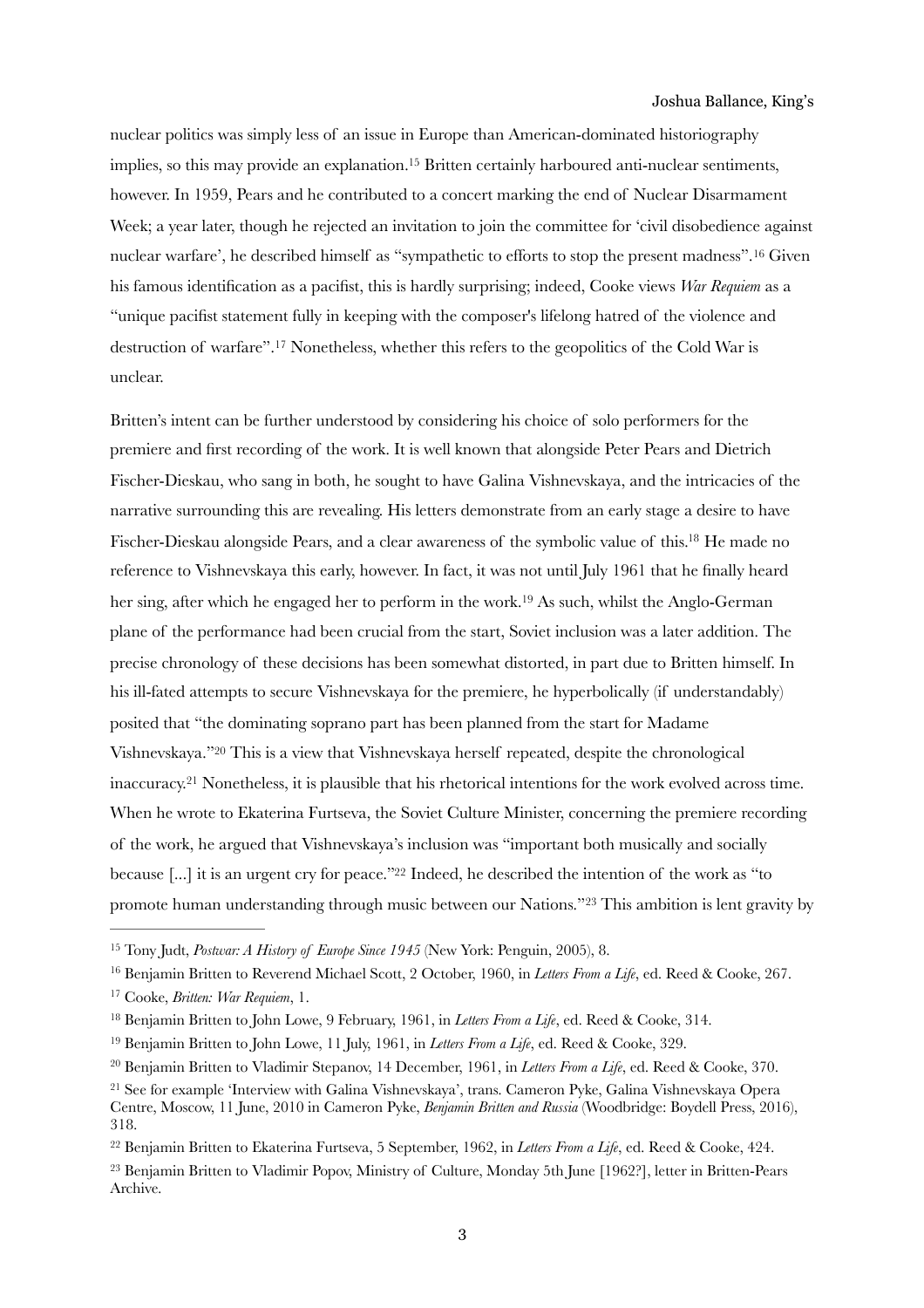<span id="page-3-3"></span>Britten's various visits to the USSR, including four after 1961. Whittall argues that Britten even relished the logistical difficulties presented by working with Soviet artists, though it seems as likely that he sought political change.<sup>[24](#page-3-0)</sup> Wiebe has similarly highlighted Britten's commitment to cultural exchange, made explicit in a letter that he and Pears wrote to the *Manchester Guardian* in 1956 arguing for increasing such activity[.](#page-3-1)<sup>[25](#page-3-1)</sup> As such, Britten appears to have hoped not only to produce a spirit of reconciliation between England and Germany, but also some sort of rapprochement with the USSR.

### <span id="page-3-4"></span>What did they think?

Having outlined Britten's intentions for *War Requiem*, the other side of this essay considers how it was received. The primary sources for this assessment are the programmes that accompanied its early performances and contemporary press reviews. There were two principal trends in the work's early reception: either to ignore any political dimension to the work, or to frame it as fundamentally commemorative of the two World Wars. Fig. 2 presents a list of those press reviews consulted, whilst Fig[.](#page-3-2) 3 shows the programme books.<sup>[26](#page-3-2)</sup> In each case, each item is categorised according to the broad perspective it presents—although this might appear reductive, most texts offer a clear viewpoint.

<span id="page-3-5"></span>As can be seen, the two trends identified above comprise the majority of entries. Whilst the apolitical reviews sometimes just focus on aspects of the performance—for example the *Times* review from 13 December, 1963—as has been noted, it is often the case that contextualisation goes only so far as to provide background about Owen. Those sources categorised as commemorative are more varied, though there are some common themes: particularly the nature of the Coventry commission, and more detailed commentary on Owen. As indicated in Figs. 2 & 3, there are some outliers, however: those reviews which have a more pacifist focus, or in a few cases, present a case for the work's contemporary relevance.

Framing the work as generally pacifist is hardly surprising, given Britten's well-known pacifist inclinations. It is described several times as an 'antiwar Requiem', such as in Grilli's *Japan Times* review, or the *Neues Deutschland* review ('ein Antikriegsrequiem'), both of 1965. A pacifist angle also appears in broad statements about its contemporary relevance. The programme book for the 1967 performance at Ieper, commemorating the Battle of Ieper, describes it as "a message of reconciliation and peace for all generations"; similarly, the programme book for the 1963 Wiener Konzerthausgesellschaft performance frames it as relevant to "the horrors of the most recent past, the madness of the war in

<span id="page-3-0"></span><sup>&</sup>lt;sup>[24](#page-3-3)</sup> Arnold Whittall, 'Britten's Rhetoric of Resistance' in *Rethinking Britten*, ed. Philip Rupprecht (Oxford: OUP, 2013), 184-185.

<span id="page-3-1"></span><sup>&</sup>lt;sup>[25](#page-3-4)</sup> Heather Wiebe, 'Curlew River and Cultural Encounter' in *Rethinking Britten*, ed. Rupprecht, 163-164.

<span id="page-3-2"></span><sup>&</sup>lt;sup>26</sup>These are reviews & programme books in the Britten-Pears Archive, supplemented by online archives. If marked 'unclear', the archive lacks the reference; if marked 'anon.' the text does not give the author. Those publications marked \* are from a document labelled 'Summary of "The 1963 Decca Recording of War Requiem in the Dutch Press"'—both author and date are unclear, although it was apparently received 'from Holland'.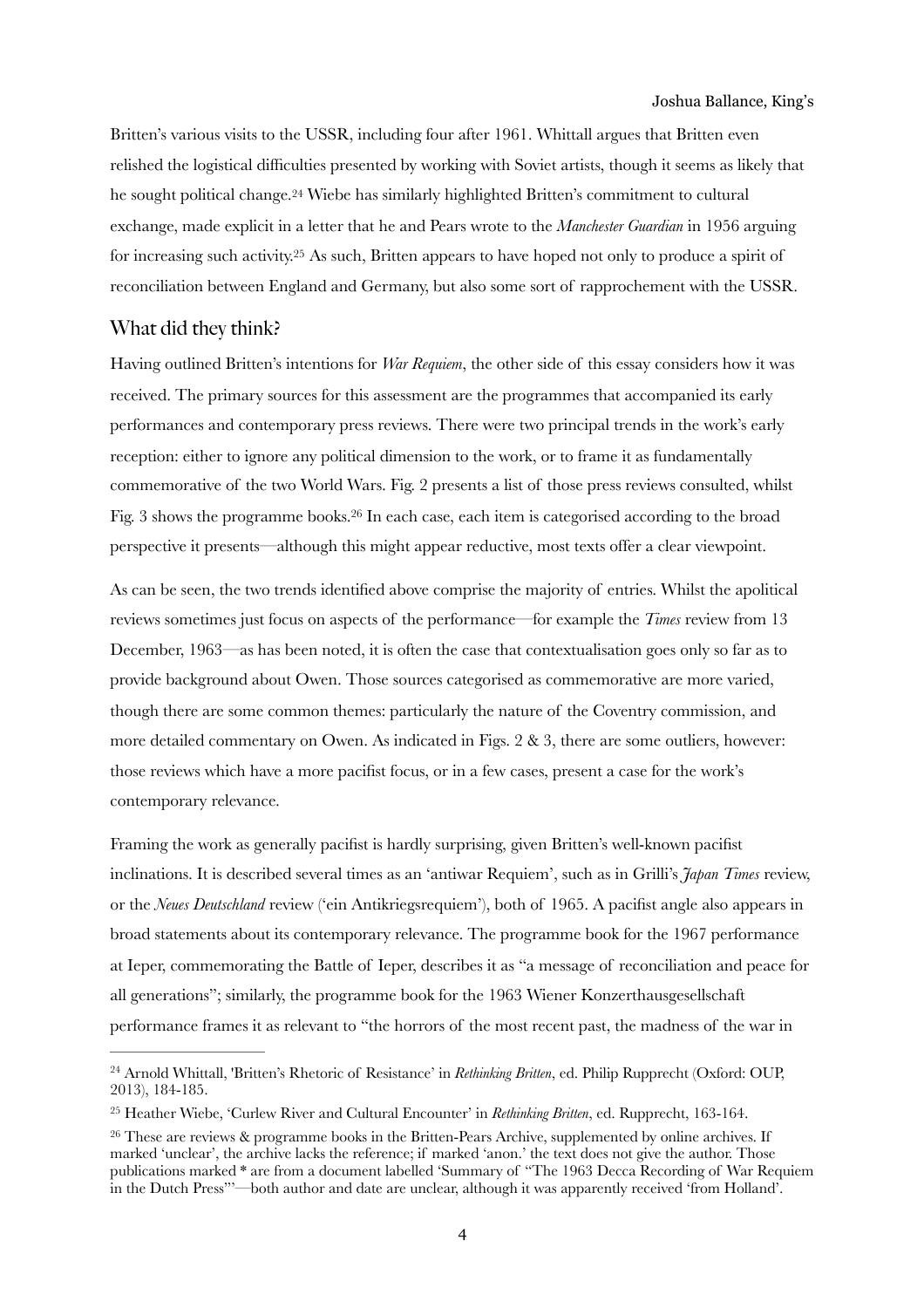# Fig. 2: Press Reviews

Joshua Ballance, King's

| <b>Perspective</b>                       | <b>Publication</b>                                                                                                                                                                                                                                                                                                                                                 | Date                                                              | <b>Author</b>        |
|------------------------------------------|--------------------------------------------------------------------------------------------------------------------------------------------------------------------------------------------------------------------------------------------------------------------------------------------------------------------------------------------------------------------|-------------------------------------------------------------------|----------------------|
|                                          | The Times                                                                                                                                                                                                                                                                                                                                                          | 11.1.1963                                                         | Anon.                |
|                                          | The Sunday Times                                                                                                                                                                                                                                                                                                                                                   | 13.1.1963                                                         | Desmond Shawe-Taylor |
|                                          | Mus. & Mus.                                                                                                                                                                                                                                                                                                                                                        | February, 1963                                                    | Jeremy Noble         |
|                                          | Granta (Cambridge University)                                                                                                                                                                                                                                                                                                                                      | 11.5.1963                                                         | Derek Bourgeois      |
| <b>Apolitical</b>                        | The Times                                                                                                                                                                                                                                                                                                                                                          | 13.12.1963                                                        | Anon.                |
|                                          | $*De Tijd$                                                                                                                                                                                                                                                                                                                                                         | Post-1963 Recording                                               | Unclear              |
|                                          | *Delftsche Courant                                                                                                                                                                                                                                                                                                                                                 | Post-1963 Recording                                               | Unclear              |
|                                          | $*De$ Stem                                                                                                                                                                                                                                                                                                                                                         | Post-1963 Recording                                               | Unclear              |
|                                          | Unclear                                                                                                                                                                                                                                                                                                                                                            | 16.4.1964                                                         | Unclear              |
|                                          | Unclear                                                                                                                                                                                                                                                                                                                                                            | 8.8.1964                                                          | Peter Stadlen        |
|                                          | Time and Tide                                                                                                                                                                                                                                                                                                                                                      | 7.6.1962                                                          | Peter Shaffer        |
| <b>Apolitical</b> (but<br>mentions Owen) | Schleswiger Nachrichten (reprinted in at<br>least a dozen German newspapers)                                                                                                                                                                                                                                                                                       | 20.11.1962                                                        | Anon.                |
|                                          | The Sunday Times                                                                                                                                                                                                                                                                                                                                                   | 9.12.1962                                                         | Desmond Shawe-Taylor |
|                                          | San Francisco Chronicle                                                                                                                                                                                                                                                                                                                                            | 8.12.1964                                                         | Dean Wallace         |
|                                          | The Washington Post                                                                                                                                                                                                                                                                                                                                                | 29.5.1964                                                         | Paul Hume            |
|                                          | Asahi Evening News                                                                                                                                                                                                                                                                                                                                                 | 24.2.1965                                                         | Ernst Gottschalk     |
|                                          | The Times                                                                                                                                                                                                                                                                                                                                                          | 25.5.1962                                                         | Anon.                |
|                                          | The New York Times                                                                                                                                                                                                                                                                                                                                                 | 24.10.1963                                                        | Ross Parmenter       |
| <b>Commemorative</b>                     | Daily Mail                                                                                                                                                                                                                                                                                                                                                         | 3.8.1964                                                          | Unclear              |
|                                          | Unclear                                                                                                                                                                                                                                                                                                                                                            | 16.2.1965                                                         | Leo Berg             |
|                                          | Unclear                                                                                                                                                                                                                                                                                                                                                            | Unclear                                                           | Imogen Holst         |
| Commemorative                            | The Washington Post                                                                                                                                                                                                                                                                                                                                                | 24.5.1964                                                         | Paul Hume            |
| /Pacifist                                | Neues Deutschland                                                                                                                                                                                                                                                                                                                                                  | 16.2.1965                                                         | H. J. S.             |
|                                          | The New York Times                                                                                                                                                                                                                                                                                                                                                 | 16.6.1963                                                         | Raymond Ericson      |
|                                          | The New York Times                                                                                                                                                                                                                                                                                                                                                 | 29.7.1963                                                         | Harold C. Schoenberg |
|                                          | *Alg. Handelsblad<br>*Vrij Nederland<br>16.2.1965<br>Berliner Zeitung<br>Sächs Neuste Nachrichten<br>17.2.1965<br>Unclear<br>18.2.1965<br>The Japan Times<br>1.3.1965<br>Winter, 1964<br>Approach: A Literary Quarterly, No. 50<br>Radio Times<br>29.11.1963<br>*Nieuwe Rotterdamse Courant<br>*De Groene Amsterdammer<br>1967<br>Вопросы теории и эстетики музыки | Post-1963 Recording                                               | Unclear              |
| Pacifist                                 |                                                                                                                                                                                                                                                                                                                                                                    | Post-1963 Recording<br>Post-1963 Recording<br>Post-1963 Recording | Unclear              |
|                                          |                                                                                                                                                                                                                                                                                                                                                                    |                                                                   | H. B.                |
|                                          |                                                                                                                                                                                                                                                                                                                                                                    |                                                                   | Unclear              |
|                                          |                                                                                                                                                                                                                                                                                                                                                                    |                                                                   | Unclear              |
|                                          |                                                                                                                                                                                                                                                                                                                                                                    |                                                                   | Marcel Grilli        |
| Contemporary                             |                                                                                                                                                                                                                                                                                                                                                                    |                                                                   | <b>Albert Fowler</b> |
|                                          |                                                                                                                                                                                                                                                                                                                                                                    |                                                                   | Donald Mitchell      |
|                                          |                                                                                                                                                                                                                                                                                                                                                                    |                                                                   | Unclear              |
|                                          |                                                                                                                                                                                                                                                                                                                                                                    |                                                                   | Unclear              |
|                                          |                                                                                                                                                                                                                                                                                                                                                                    |                                                                   | G. Orlov             |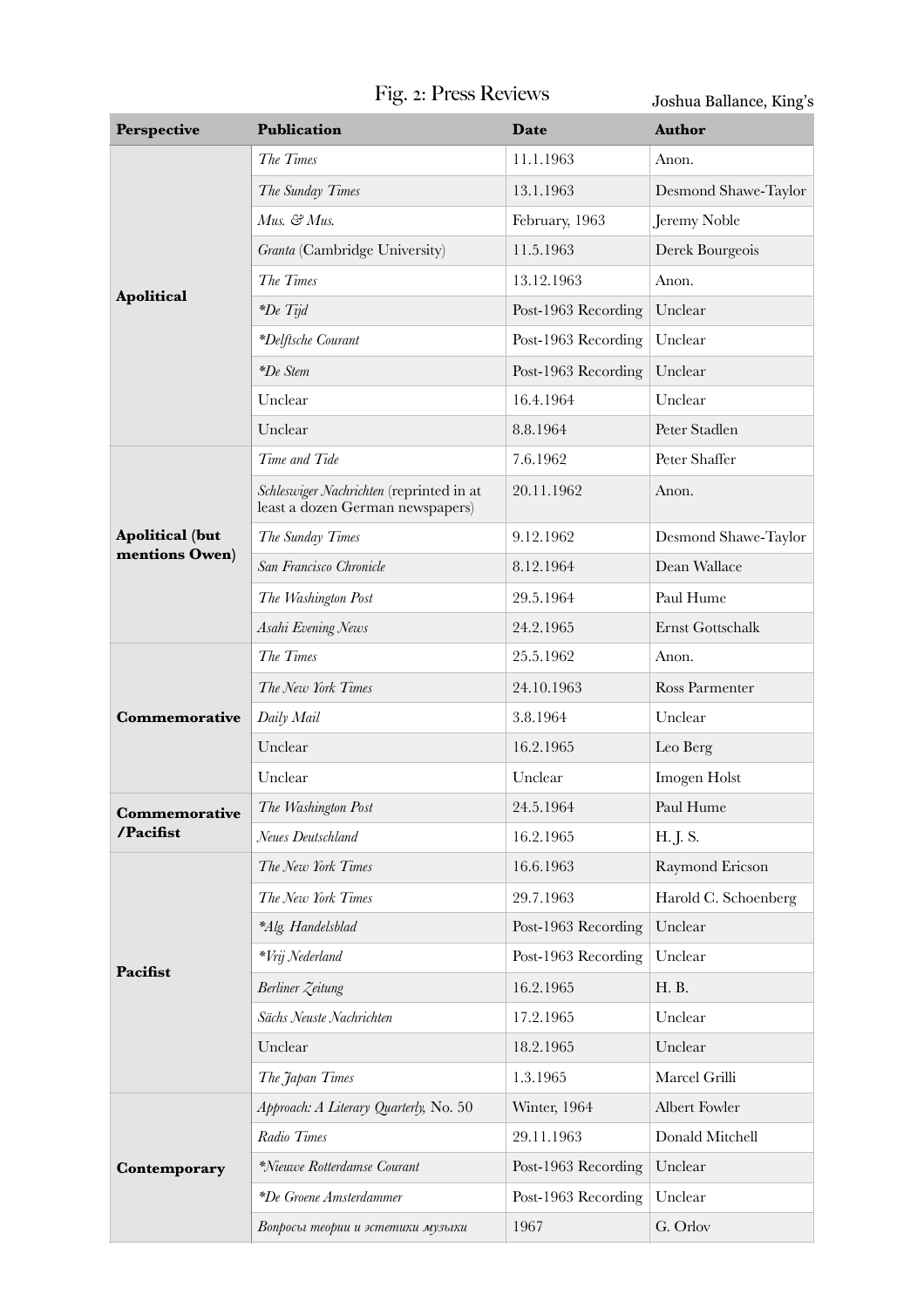| <b>Perspective</b>                                       | Location                                                                                   | Date             |
|----------------------------------------------------------|--------------------------------------------------------------------------------------------|------------------|
|                                                          | Berlin Konzertsaal der Hochschule für Musik                                                | 19.11.1962       |
| Apolitical                                               | Wiener Musikvereinssaal                                                                    | 25.10.1964       |
|                                                          | BBC Radio for Schools: Talks for Sixth Forms (Broadcast)                                   | Spring Term 1965 |
| <b>Apolitical (but mentions)</b><br><b>Wilfred Owen)</b> | <b>Westminster Abbey</b>                                                                   | 6.12.1962        |
|                                                          | LP Release                                                                                 | 1963             |
|                                                          | University of Minnesota                                                                    | 4.12.1964        |
| Commemorative                                            | Royal Albert Hall (Proms)                                                                  | 9.1.1963         |
|                                                          | Salisbury Cathedral, Winter Gardens Bournemouth,<br>Exeter Cathedral, Winchester Cathedral | 4/5/6.5.1966     |
| Commemorative/<br>Pacifist                               | Coventry Cathedral                                                                         | 25.5-17.6.1962   |
|                                                          | Wiener Konzerthausgesellschaft                                                             | 9.6.1963         |
|                                                          | Tokyo Bunka Kaikan                                                                         | 22/23/24.2.1965  |
|                                                          | St.-Maartenskathedraal, Ieper                                                              | 4.11.1967        |
|                                                          | Ottobeuren                                                                                 | 6.9.1964         |

Fig. 3: Programme Books

<span id="page-5-3"></span>general, but also a more peaceful present".<sup>[27](#page-5-0)</sup> Returning to the Coventry premiere, in the Festival programme book the Lord Bishop of Coventry proposed that the concerts express "the hope that together the nations of the world may find their way through to a mutual understanding and lasting peace." Whilst these present the work as having some relevance to contemporary society, they hardly constitute a full-throated cry for pacifism, instead appealing to a more palatable generalised condemnation of war. These broader statements thus avoided linking the work specifically to contemporary events, relying instead on a broader, more bland appeal for peace.

Though this might seem like a harsh reading, comparing them to the 'Contemporary' texts makes the point explicitly. Fowler's 1964 piece argues that the inclusion of Vishnevskaya "points up the confrontation of East and West and warns against […] a Third World War fought with hydrogen bombs and missiles". Rather less stridently, Mitchell's 1963 article suggests that "The weight of Britten's warning has […] been intensified in these months", and the two Dutch reviews refer to contemporary tensions. Fowler's piece is exceptionally explicit, though *Approach*'s Quaker sponsorship somewhat explains this.<sup>[28](#page-5-1)</sup> The other article that frames *War Requiem* as having contemporary relevance is Orlov's 1967 piece, in which he seeks to explain why it was "consonant with our listeners." [29](#page-5-2) This

<span id="page-5-5"></span><span id="page-5-4"></span><span id="page-5-0"></span><sup>&</sup>lt;sup>27</sup>"den Schrecken der jüngsten Vergangenheit, zum Wahnsinn des Krieges überhaupt, aber auch zur friedlicheren Gegenwart" (my translation).

<span id="page-5-1"></span><sup>&</sup>lt;sup>[28](#page-5-4)</sup> Obituary of Albert Vann Fowler & Helen Wose Fowler, 19.12.1968, *Philadelphia Inquirer* (Philadelphia, Pennsylvania), 46.

<span id="page-5-2"></span> $29$  "по смыслу оказалось созвучным нашим слушателям." (my translation)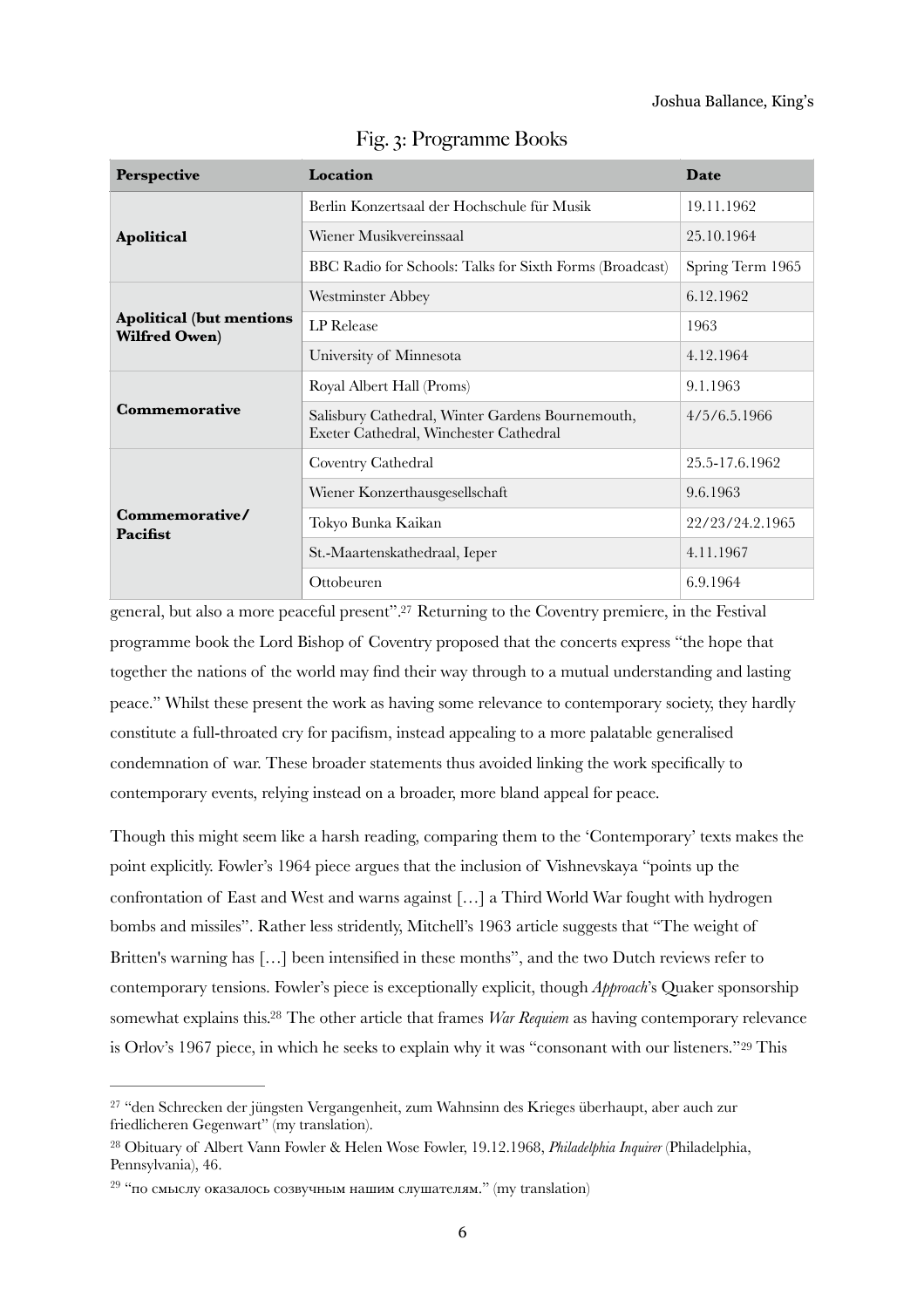Soviet perspective helpfully puts the Western critics into relief. A significant part of his argument links the work back to the devastation suffered by the USSR in World War II, but he also presents Britten, and Owen, as espousing a universal humanism that unites contemporary people in a society 'divided territorially and ideologically'. That the two texts most explicitly contextualising the work as linked to modern-day events are outside the Western mainstream sheds light on the main thrust of Western critical reception as avoiding specifically mentioning contemporary events, instead viewing the work as commemorative, or making broad claims about pacifism, if not ignoring politics altogether.

<span id="page-6-3"></span>The other useful perspective provided on *War Requiem* is that surrounding the intransigence of the Soviet Union on allowing Vishnevskaya's performance in the premiere, despite then permitting her inclusion in the recording. The sources suggest various explanations for this. John Lowe speculated that the issue might be the work's Christianity, or that it was deemed problematic for her to be on stage as part of a "British-West German-Russian cast".<sup>[30](#page-6-0)</sup> Vishnevskaya's autobiography supports the latter of these interpretations: she describes Ekaterina Furtseva asking, "how can you, a Soviet woman, stand next to a German and an Englishman and perform a political work?". Communication between Victor Stepanov and Rostropovich, also cited in the autobiography, suggests that Furtseva found the German restoration of Coventry Cathedral inappropriate, and felt that the building should have been left as a ruin[.](#page-6-1)<sup>[31](#page-6-1)</sup> It is naturally impossible to ascertain the veracity of these statements, and there is no reason to suggest that any of these actors may have been expressing the realities of the situation. Vishnevskaya's chronological waywardness has already been mentioned above; this author can find no evidence that there was German financing for Coventry Cathedral—indeed, Germany paid the UK no financial reparations following World War II. Nonetheless, the decision of the Soviet Union to forbid her participation (particularly as she was already in the UK, performing *Aida* at Covent Garden) indicates the perceived political ramifications of the work in the USSR.

### <span id="page-6-4"></span>Why did they think it?

<span id="page-6-5"></span>In order to explain these trends, this essay concludes by contextualising these tendencies in relation to Western values surrounding the role of art. The typical revisionist view is that expressed by Taruskin, when he states that Carter and Khrennikov "both produced works that defined a standard of orthodoxy—of exemplary values given a model realization—within their respective milieux".[32](#page-6-2) Taruskin successfully exposes the significant ideological underpinning of the aesthetic values promulgated by the Western high modernists, perhaps best summarised as a thirst for abstraction that supposedly divorced a successful work from any social context, justified solely according to its inherent

<span id="page-6-0"></span><sup>&</sup>lt;sup>[30](#page-6-3)</sup> John Lowe to Benjamin Britten, 11th December, 1961, letter in Britten-Pears Archive.

<span id="page-6-1"></span>Galina Vishnevskaya, *Galina: a Russian Story* (Boston: Harcourt Publishers, 1985), 368, reprinted in *Letters From a* [31](#page-6-4) *Life*, ed. Reed & Cooke, 371-2.

<span id="page-6-2"></span><sup>&</sup>lt;sup>[32](#page-6-5)</sup> Taruskin, 'Nicht blutbefleckt?', 280.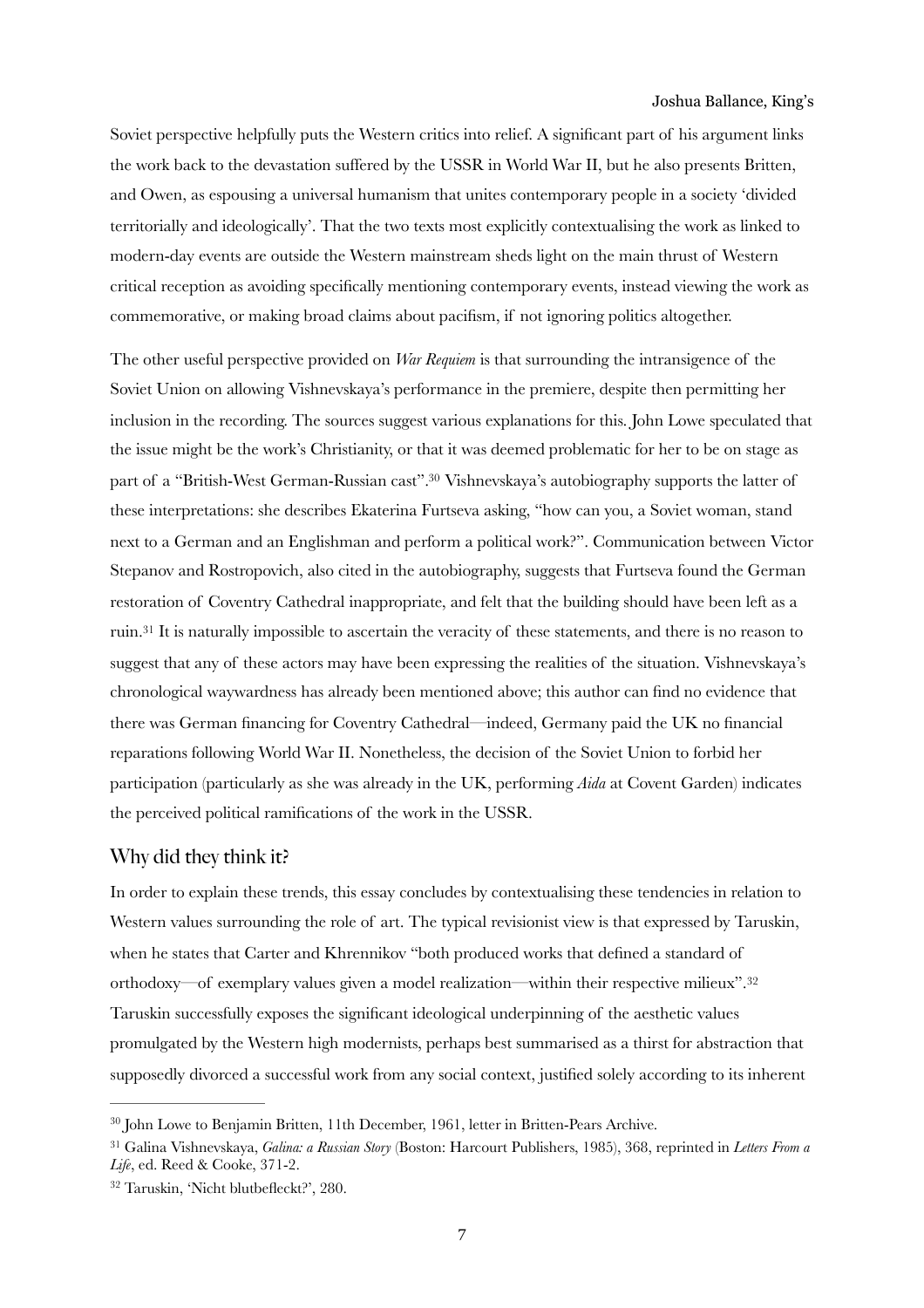<span id="page-7-6"></span><span id="page-7-5"></span>formal procedures. This sheds light on the most critical comments about *War Requiem*, which came from Stravinsky, the arch-modernist; indeed, when *Themes and Conclusions* was published in the UK, his comments had to be realigned from critiquing the piece to commenting on its heroic reception.<sup>[33](#page-7-0)</sup> This fundamentalism was certainly the extreme in the West, and was actively rejected by Britten in his critique of 'Foundation Music'.<sup>[34](#page-7-1)</sup> And yet, it can be understood as influencing even those who foreswore its more extreme ends, operating within the 'middlebrow', or the 'moderate mainstream', as Whittall puts it. Indeed, Whittall points out that whilst Western critics were happy to link cultural events to contemporary politics, there remained significant resistance to doing the same to musical works. [35](#page-7-2)

<span id="page-7-8"></span><span id="page-7-7"></span>With this contextual framework in place, it is hardly surprising that Western critics sought to avoid linking *War Requiem* to the machinations of contemporary politics (and leftwing writers like Fowler and Orlov did the opposite). Likewise, in his rhetorical statement, Britten appears actively to have avoided too overt a condemnation. Evans has suggested that Britten provided this critique in the context of the "distance and shelter of religious ritual"; Whittall that Britten's resistance was "more covert than confrontational".<sup>36</sup> Both of these are legitimate ways of interpreting *War Requiem*—whilst he certainly expressed a pacifist outlook, the commemorative context of the piece avoided this being linked too specifically to contemporary events. That this was an interpretative option is evidenced by the critical response which, as has been shown, latched on to this interpretation, avoiding possible interpretations of modern-day relevance in favour of broader assertions of a general, inoffensive hope for peace.

To conclude, a final anecdote. On the 70th anniversary of Britten's birth, Pears and the other executors of Britten's estate donated  $\mathcal{L}$ 10, 000 from the estate to the United Nations, the Save the Children Fund, and the Peace Pledge Union, Britain's oldest secular pacifist organisation. The announcement of this donation (see Fig. 4) posits that Britten would have approved, "especially at a time when the threat of nuclear extinction and countless acts of carnage and violence are part of everyday life." They suggest that, due to the modern climate, this donation was made "in the spirit of peace and reconciliation of which War Requiem is an embodiment"[.](#page-7-4)<sup>[37](#page-7-4)</sup> Britten certainly seems to have viewed *War Requiem* in this light too.

<span id="page-7-9"></span><span id="page-7-0"></span><sup>&</sup>lt;sup>33</sup>Mervyn Cooke, 'Reflections on and around Britten's War Requiem at Yale', adapted from the Tangeman Lecture delivered 28th April, 2007, https://ism.yale.edu/sites/default/files/files/

<span id="page-7-1"></span>Reflections%20on%20and%20around%20Britten's%20War%20Requiem%20at%20Yale.pdf, accessed 3.4.19. <sup>[34](#page-7-6)</sup> Britten, *On Receiving the First Aspen Award*.

<span id="page-7-2"></span>Arnold Whittall, 'Individualism and accessibility: the moderate mainstream, 1945-75', in *The Cambridge History* [35](#page-7-7) *of Twentieth-Century Music*, ed. Nicholas Cook & Anthony Pople (Cambridge: CUP, 2008), 380.

<span id="page-7-3"></span>John Evans, '*Owen Wingrave*: A Case for Pacifism', in *The Britten Companion*, ed. Christopher Palmer (Cambridge: [36](#page-7-8) CUP, 1984), 231.

<span id="page-7-4"></span><sup>&</sup>lt;sup>37</sup>Message from Sir Peter Pears and His Fellow Executors [Isador Caplan and Donald Mitchell], 19 November, 1983, in Britten-Pears Archive.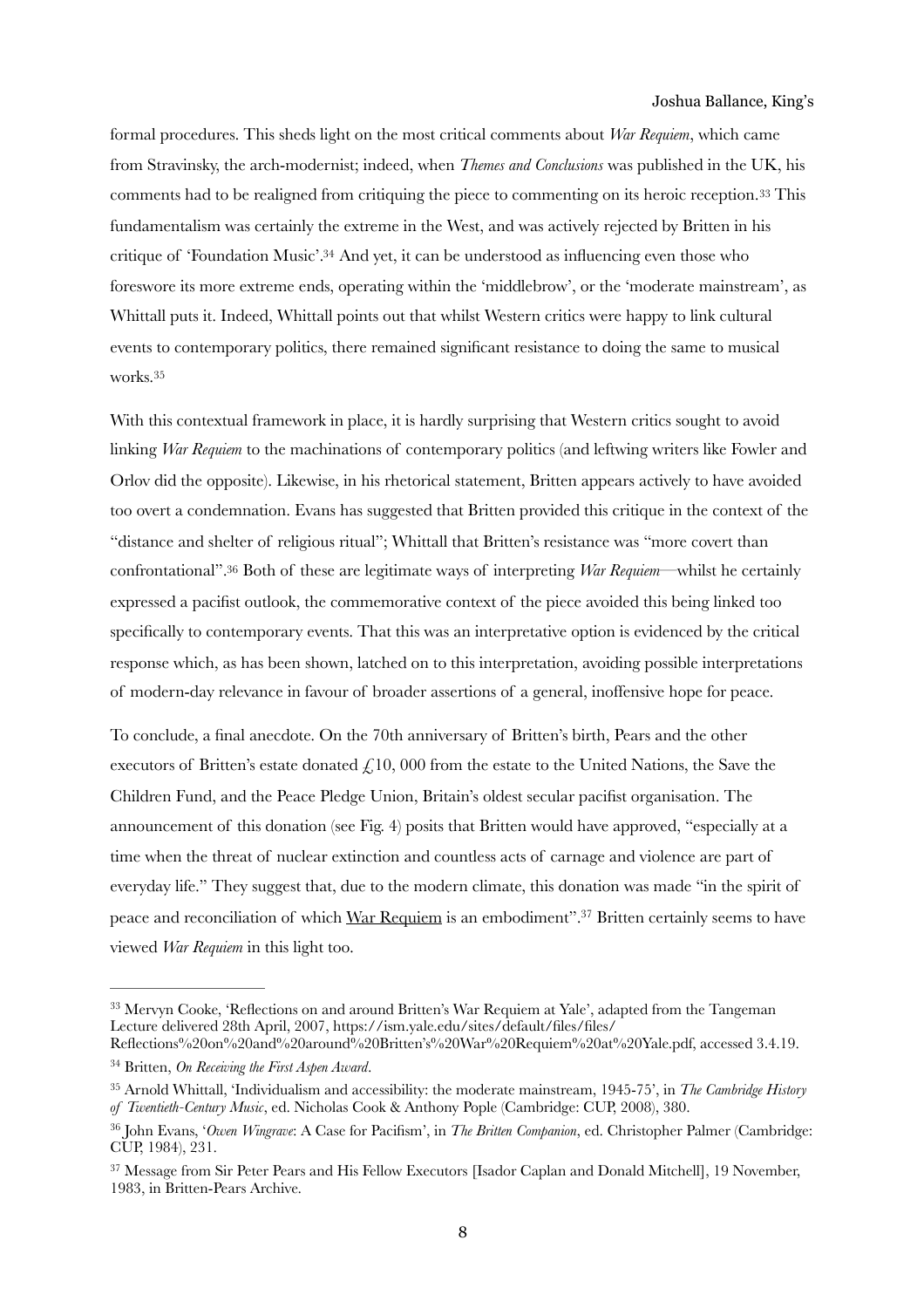## Bibliography

### Primary Sources

### Programmes for Performances

- Coventry Cathedral Festival Programme Book. May 25 June 17, 1962.
- Berlin Konzertsaal der Hochschule für Musik. November 19, 1962.
- Westminster Abbey. December 6, 1962.
- Royal Albert Hall (Proms). January 9, 1963.
- Wiener Konzerthausgesellschaft. June 9, 1963.
- LP Release. 1963.
- Ottobeuren. September 6, 1964.
- Wiener Musikvereinssaal. October 25, 1964.
- University of Minnesota. December 4, 1964.
- Tokyo Bunka Kaikan. February 22, 23, 24, 1965.
- BBC Radio for Schools: Talks for Sixth Forms (Broadcast). Spring Term 1965.
- Salisbury Cathedral, Winter Gardens Bournemouth, Exeter Cathedral, Winchester Cathedral, May 4, 5, 6, 1966.
- St.-Maartenskathedraal, Ieper. November 4, 1967.

Reviews

- Anon. 'Britten's Masterpiece Denounces War.' *The Times.* May 25, 1962.
- Peter Shaffer. 'The Pity War Distilled.' *Time and Tide.* June 7, 1962.
- 'Brittens "War Requiem" in Berlin.' *Schleswiger Nachrichten.* November 20, 1962.
- Desmond Shawe-Taylor. 'Britten's Requiem.' *The Sunday Times.*, December 9, 1962.
- Anon. 'Emotion and Technique in Britten's War Requiem.' *The Times.* January 11, 1963.
- Anon. 'Grandeur and Immediacy in Requiem.' *The Times.* January 11, 1963.
- Desmond Shawe-Taylor. 'Britten's Craft and Vision.' *The Sunday Times.* January 13, 1963.
- Jeremy Noble. *Mus. & Mus.* February, 1963.
- Derek Bourgeois. 'Britten: War Requiem.' *Granta* (Cambridge University Magazine). May 11, 1963.
- Ross Parmenter. 'Music: Britten Interweaving 2 Strands of Pity.' *The New York Times.* 24 October, 1963.
- Donald Mitchell. 'Britten's War Requiem.' *Radio Times.* November 29, 1963.
- Anon. 'Inexhaustible Requiem.' *The Times.* December 13, 1963.
- Summary of Dutch Press responses to 1963 Decca Recording.
- 'Britten: Master Composer, Man Against War.' *Daily Mail.* August 3, 1964.
- Peter Stadlen. Publication Unclear. August 8, 1964.
- Albert Fowler. 'The Pity is the Music: Benjamin Britten's War Requiem.' *Approach: A Literary Quarterly*, No. 50. Winter, 1964.
- Dean Wallace. 'A Moving Rendition of Britten's 'War Requiem.' *San Francisco Chronicle.* December 8, 1964.
- H. J. S. 'Protest gegen den Krieg.' *Neues Deutschland.* February 16, 1965.
- H. B. 'Klage und Protest gegen den Krieg: Benjamin Brittens "War Requiem" am Dresdner Gedenktag erstaufgeführt.' *Berliner Zeitung.* February 16, 1965.